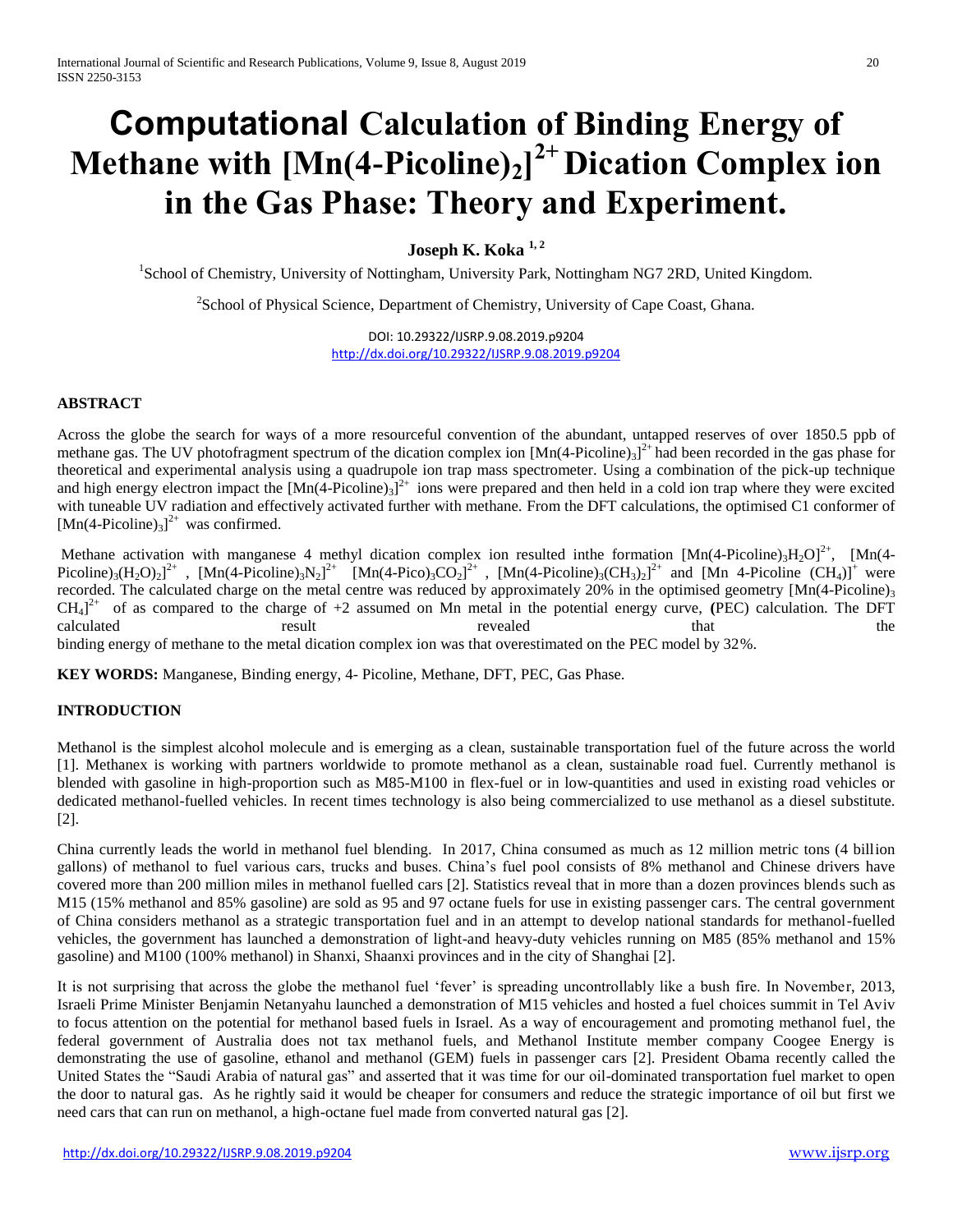With the aim to develop a cost efficient and environmentally friendly vehicle with zero harmful emissions and an exhaust that is as clean as the air surrounding*,* the Danish methanol fuel cell manufacturer SerEnergy has launched a commercial reformed methanol fuel cell vehicle with a driving range up to 800 km on a tank of methanol [3].

Currently global methane concentrations have reached 1850.5 ppb in July 2018 [4].This very large reserves of methane, could serve as a feedstock for the production of chemicals and as a source of energy well. Both methane and carbon dioxide are similarly problematic however, methane retains, roughly 30 times more heat than  $CO<sub>2</sub>$  in the atmosphere even though  $CO<sub>2</sub>$  is five times more than methane [5].The future global task is to trap methane and convert it into the best efficient use and other valuable and/or environmentally friendly chemical compounds [4].

This research sought to form doubly charged manganese dication complexes  $[Mn(4-methyl Pyridine)_3]^{2+}$  ions and activate them with methane follow by the calculation of the binding energy of methane to the metal complexes in the gas phase [6]. Imagine an industry that has methane as feed stock for the production of chemicals and as a source of energy where methane is converted to much more efficient and environmentally friendly methanol. For example, fractional oxidation of methane offers a distinct road of direct converting of methane to liquid methanol as reveal by the equation  $CH_4 + \frac{1}{2}$  ${}_{2}^{\perp}O_{2} \rightarrow CH_{3}OH$  [8].

#### **2.0 Experimental Procedure**

The apparatus shown schematically in Fig. 1 detailed the experimental procedure for the formation of  $[Mn(4-Picoline)_3]^{2+}$  dication complex ions . The systematic description of the entire instrument was given by the author in his previous publication [9]. In summary the instrument has five differentially pumped vacuum chambers namely supersonic expansion, beam collimation, metal vaporization and pick-up (oven), quadrupole mass selection and ion trapping.



Fig. 1. Schematic diagram of the experimental set up, showing the pick-up region (oven), the quadrupole mass filter, and the ion trap, together with auxiliary equipment.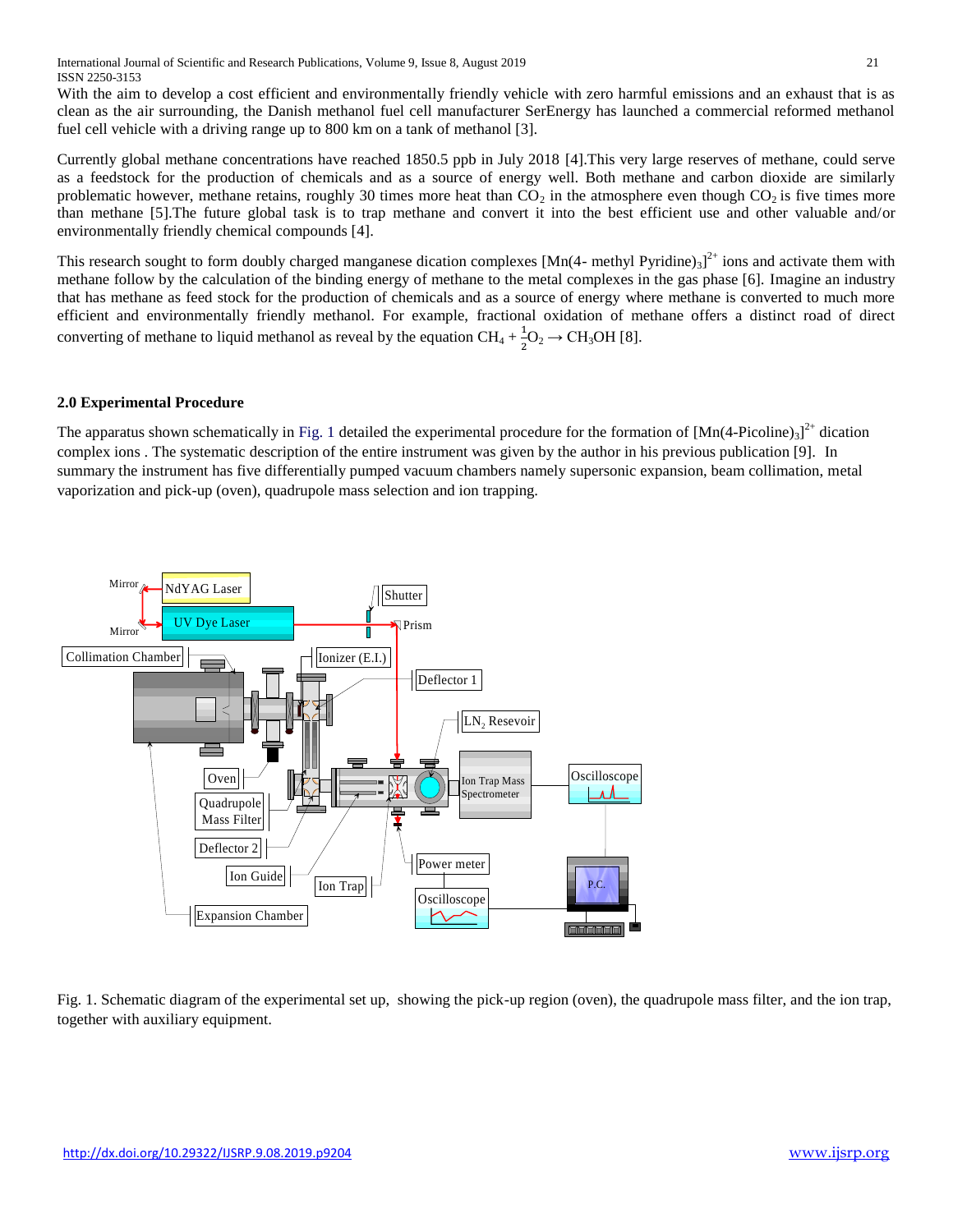#### **RESULTS AND DISCUSSION**

The appearance of discrete structured sharp mass spectrum of  $[Mn(4-Picoline)_3]^{2+}$  at 167 amu and a minuscule hydrated complex of  $[{\rm Mn}(4\text{-Picoline})_3{\rm H}_2{\rm O}]^{2+}$  at 176 amu (Figure 2) similar to what was observed in the ethane activation [9] indicates that the working conditions in the experiment set up remained the same in both methane and ethane activation with  $[Mn(4-Picoline)_3]^{2+}$  metal dication complex ion.



**Figure 2: Mass spectrum of [Mn(4-Picoline)3] 2+ [9]**

## **ACTIVATE OF [Mn(4-PICOLINE)3] 2+ WITH METHANE**

Figure 3 represents the photofragmentation pattern of the manganese dication complex ion  $[Mn(4-Picoline)_3]^{2+}$  with methane. As revealed distinct ion peaks namely the isolated parent fragment of  $[Mn(4-Picoline)_3]^{2+}$  at 167 amu the hydrated parent dication complex ions of  $[Mn(4-Picoline)_3H_2O]^2$  at 176 amu and the dihydrated parent dication complex ions  $[Mn(4-Picoline)_3(H_2O)_2]^2$  at 185 amu, the metal dication nitro parent complex ion  $[Mn(4-Picoline)_3N_2]^2$  at 181 amu, the carbonated parent fragment,  $[Mn(4-Picoline)_3N_2]^2$ Pico)<sub>3</sub>CO<sub>2</sub><sup>2+</sup>at 189 amu were observed. The ability of the [Mn(4-Picoline)<sub>3</sub>]<sup>2+</sup> to pick methyl under laser power was observed in the formation of  $[Mn(4-Picoline)_3(CH_3)_2]^{2+}$  at 182 amu. The photofragmentation path with the loss of a picoline ion was observed resulting in the formation of a main daughter fragment peak corresponding to coordinatively unsaturated [Mn(4-Picoline)]<sup>+</sup>at 148 amu. The ability of this daughter fragment to pick methane to form manganese 4-picoline monovalent complex ion of [Mn 4-Picoline  $(CH<sub>4</sub>)$ <sup>+</sup> at 164 amu was recorded.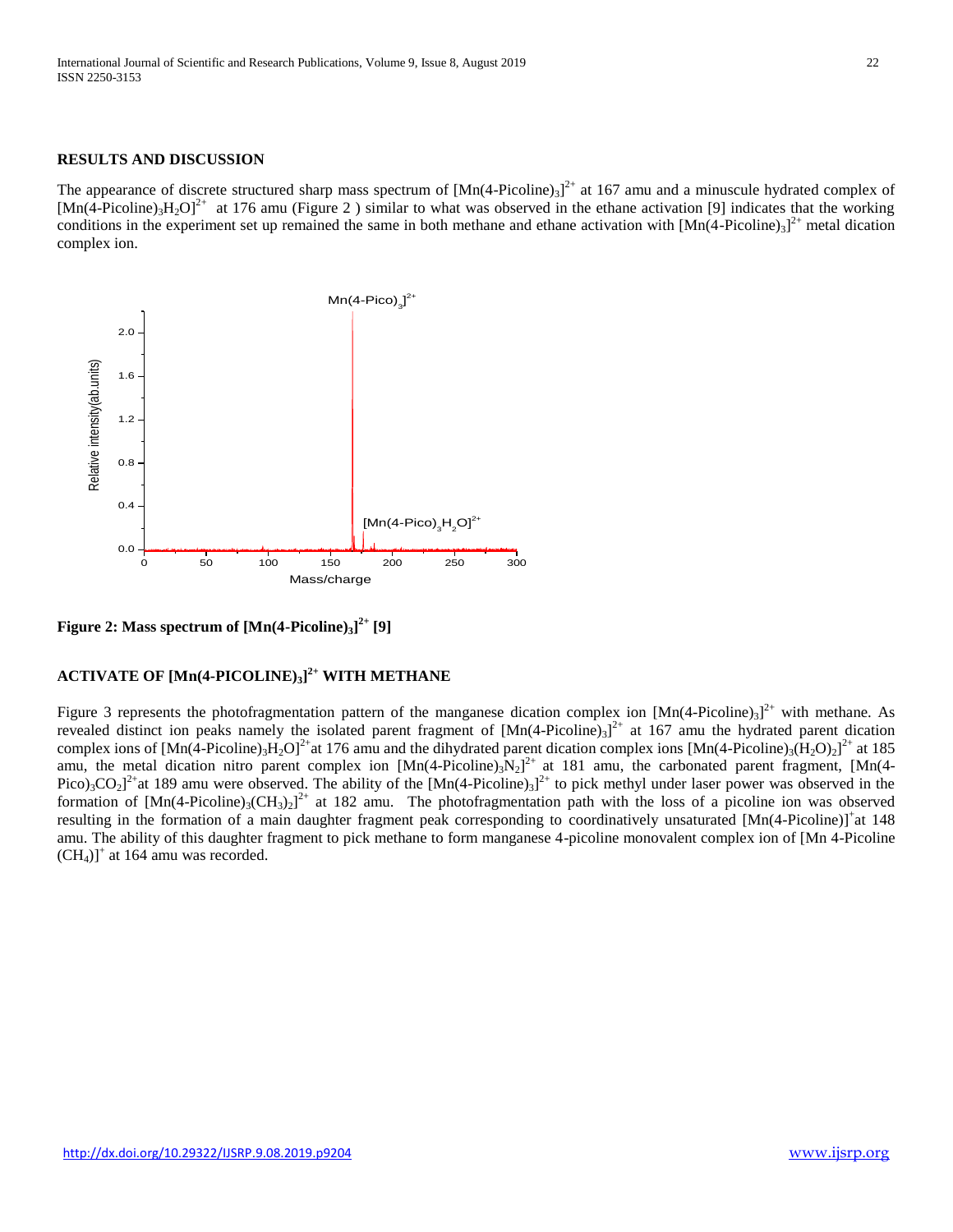

**Figure 3: Photofragment mass spectrum of [Mn(4-Picoline)3CH4] 2+ (44000cm-1 )**

#### **CALCULATION OF THE STRUCTURE AND BINDING ENERGY OF METHANE WITH MANGANESE 4-PICOLINE COMPLEX DICATION IONS.**

The optimised geometry conformer of  $[Mn(4-Picoline)_3CH_4]^{2+}$  was observed to be  $C_1$  symmetry Figure 4 and the shortest manganesemethane (Mn-C) distance of 2.0  $\AA$ .



**Figure 4: The Optimized geometry of [Mn(4-Pico)3CH4] 2+ with C<sup>1</sup> Symmetry**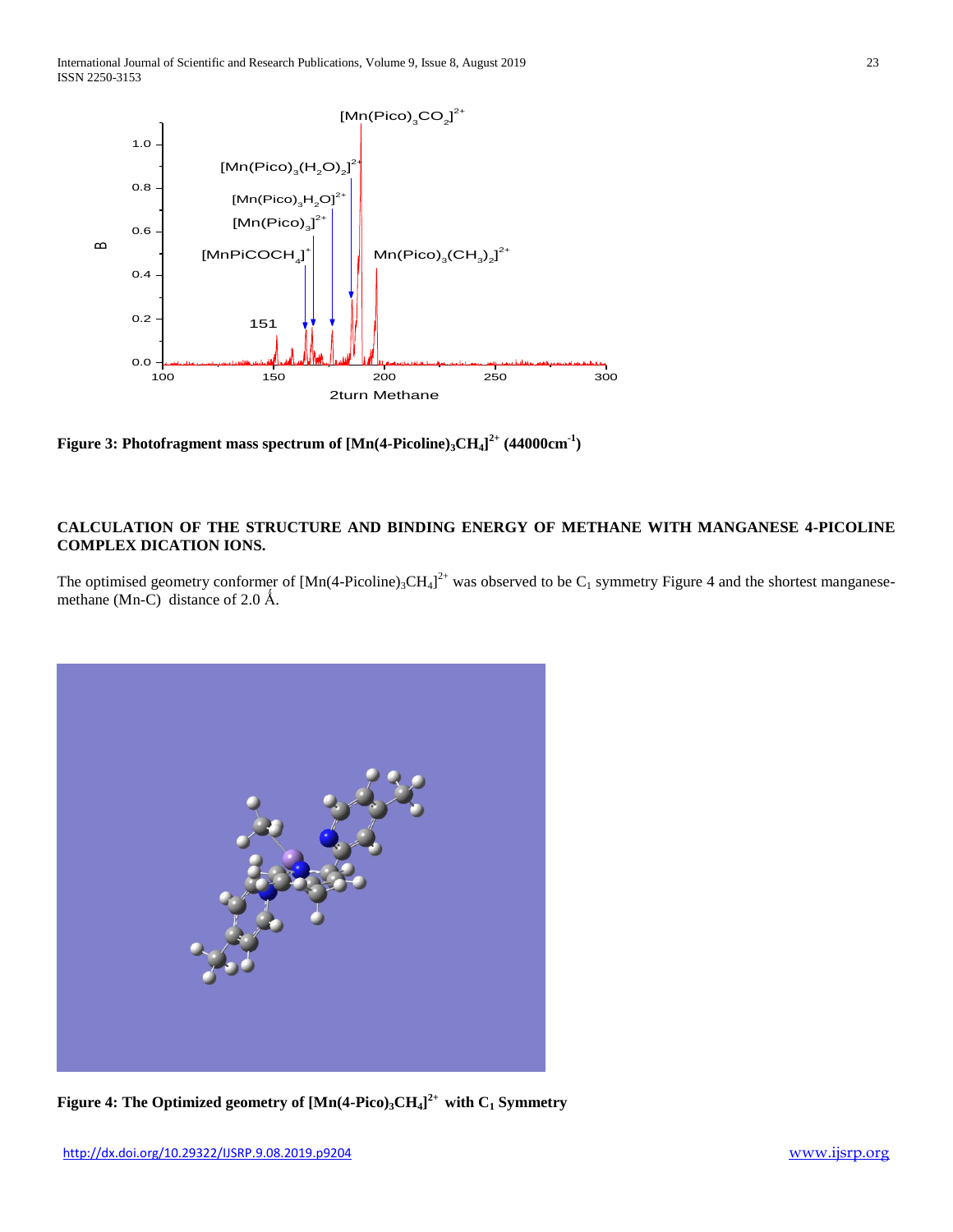| <b>Reaction</b>                                                                                            | BVP86/kJ/mol | TPSSh/kJ/mol |
|------------------------------------------------------------------------------------------------------------|--------------|--------------|
| $[Mn(4-Picoline)]^{2+} \rightarrow Mn^{2+} + 3(4-Picoline)$                                                | 1617.31      | 1617.31      |
| $[Mn(4-Picoline)3Me]2+ \rightarrow [Mn(4-Picoline)3]2+ + Me$                                               | 13.15        | 13.14        |
| $[{\rm Mn}(4\text{-Picoline})_2{\rm Me}]^{2+} \rightarrow [{\rm Mn}(4\text{-Picoline})_2]^{2+} + {\rm Me}$ | 35.71        | 35.72        |
| $Mn(4-Picoline)Me]2+ \rightarrow [Mn(4-Picoline)]2+ + Me$                                                  | 120.17       | 120.10       |
| $\boxed{\text{Mn}(4\text{-Picoline})_2^2}^{\text{2+}} \rightarrow \text{Mn}^{2+} + 2(4\text{-Picoline})$   | 1371.14      | 1371.14      |
| [Mn4-Picoline <sup>+</sup> $\rightarrow$ Mn <sup>+</sup> + 4-Picoline                                      | 110.86       | 110.84       |

**Table 1: Binding Energies of Methane withMn[4-Picoline]<sup>3</sup> 2+ Complex Ion Calculated using both BVP86/6311++G(d, p) and TPSSh/6311++G(d, p)**

For  $Mn(4\text{-Picoline})_3CH_4]^2$  complex ion the binding energy was maximised at the optimised structure. The one-third the binding energy of $[Mn(4-Picoline)_3]^{2+} \to Mn^{2+} + 4-Picoline$  calculated at different levels of theory of zero point energy are in realistic agreement: BP86/6-311++G(d, p) and TPSSh/6-311++G(d, p) at the same levels of theory gave and 527.18 kJ/mol. This theoretical calculated binding energy corresponds to 44068.80 cm<sup>-1</sup> per molecule which perfectly falls within the experimental photon energy range of 35000 to 45000  $cm^{-1}$  over which the photofragmentation spectra were recorded.

## **THE ONE DIMENTIONAL POTENTIAL ENERGY CURVE OF [Mn(4-PICOLINE)3CH4] 2+**

In order to picture the observed charge separation reactions qualitatively a one dimensional potential energy curve model of [Mn(4- Picoline)<sub>3</sub>CH<sub>4</sub>]<sup>2+</sup> was plotted (Figure 5). From the curves, it was observed that the H transfer separation giving [Mn(4-Picoline)<sub>3</sub>CH<sub>3</sub>]<sup>2+</sup>+ H from [Mn(4-Picoline)<sub>3</sub>CH<sub>4</sub>]<sup>2+</sup> (green line) was located closer to the stable curve (red line). The photoinduced charge transfer to give  $Mn(4\text{-Picoline})_3^+$  and  $CH_4^+$  of  $[Mn(4\text{-Picoline})_3CH_4]^{2+}$  was not observed in the photofragmentation because this reaction is endothermic as evidenced by observing that the potential energy curve (blue) lies above the attractive curve. At the optimised geometry of  $[Mn(4-Picoline)_3CH_4]^2$ <sup>+</sup> (Figure 4) the manganese-methane distance (Mn-C) is 2.0 Å which corresponds to 0.18 eV (17.36 kJ/mol in photon energy) on the PEC. Comparing with the calculated DFT of 13.15 kJ/mol it is clear that the PEC calculated value was overestimated by 4.21 kJ/mol which is due to fact that the actual charge on the Mn in the optimised geometry was 1.61 while the charge of Mn=2 was assumed in the PEC calculation.



**Figure 5: The Potential Energy Surface Curve model showing attractive and repulsive curves of ion-ligand [Mn(4- Picoline)3CH4] 2+**